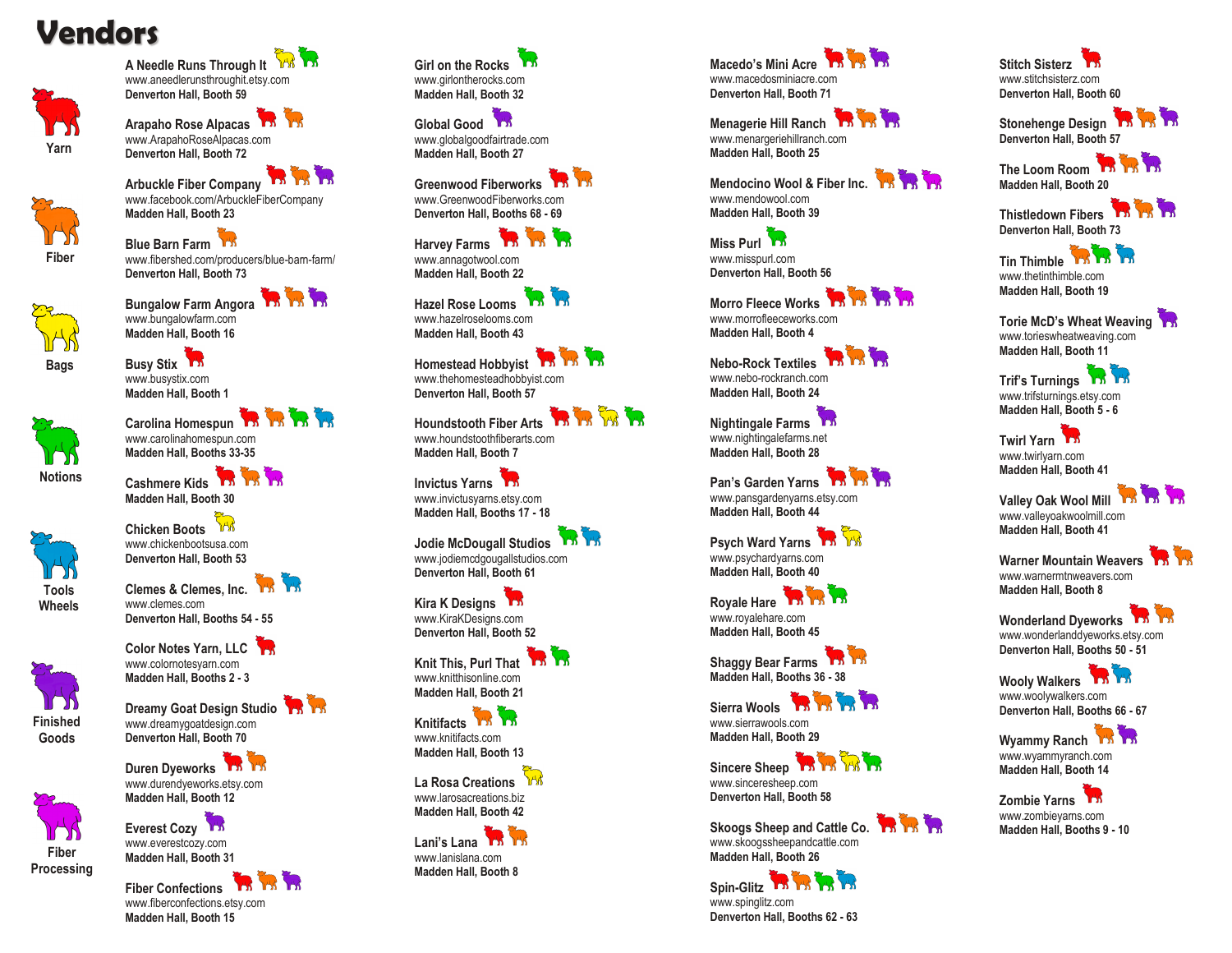## **Denverton Vendor Hall**

| $68 - 69$                   |                                     | $\overline{70}$                     | $\overline{71}$                       | $\overline{72}$                          | $\overline{73}$                                  |  |
|-----------------------------|-------------------------------------|-------------------------------------|---------------------------------------|------------------------------------------|--------------------------------------------------|--|
| <b>Greenwood Fiberworks</b> |                                     | <b>Dreamy</b><br><b>Goat Design</b> | Macedo's<br><b>Mini Acre</b>          | Arapaho<br><b>Rose</b><br><b>Alpacas</b> | <b>Blue Barn</b><br>Farm &<br><b>Thistledown</b> |  |
|                             | $66 - 67$                           | $64 - 65$                           |                                       |                                          |                                                  |  |
|                             |                                     |                                     |                                       | $62 - 63$                                |                                                  |  |
|                             | <b>Wooly Walkers</b>                |                                     | <b>Stonehenge Design</b>              | <b>SpinGlitz</b>                         |                                                  |  |
| 56                          | 57                                  | 58                                  | 59                                    | 60                                       | 61                                               |  |
| <b>Miss Purl</b>            | <b>Homestead</b><br><b>Hobbyist</b> | <b>Sincere</b><br><b>Sheep</b>      | A Needle<br><b>Runs</b><br>Through It | <b>Stitch</b><br><b>Sisterz</b>          | Jodie<br><b>McDougall</b><br><b>Designs</b>      |  |
|                             |                                     |                                     |                                       |                                          |                                                  |  |
|                             |                                     |                                     |                                       |                                          |                                                  |  |
|                             | $54 - 55$                           |                                     | 52                                    | $50 - 51$                                |                                                  |  |
|                             | <b>Clemes &amp; Clemes</b>          | <b>Chicken</b><br><b>Boots</b>      | <b>Kira K</b><br><b>Designs</b>       | <b>Wonderland Dyeworks</b>               |                                                  |  |